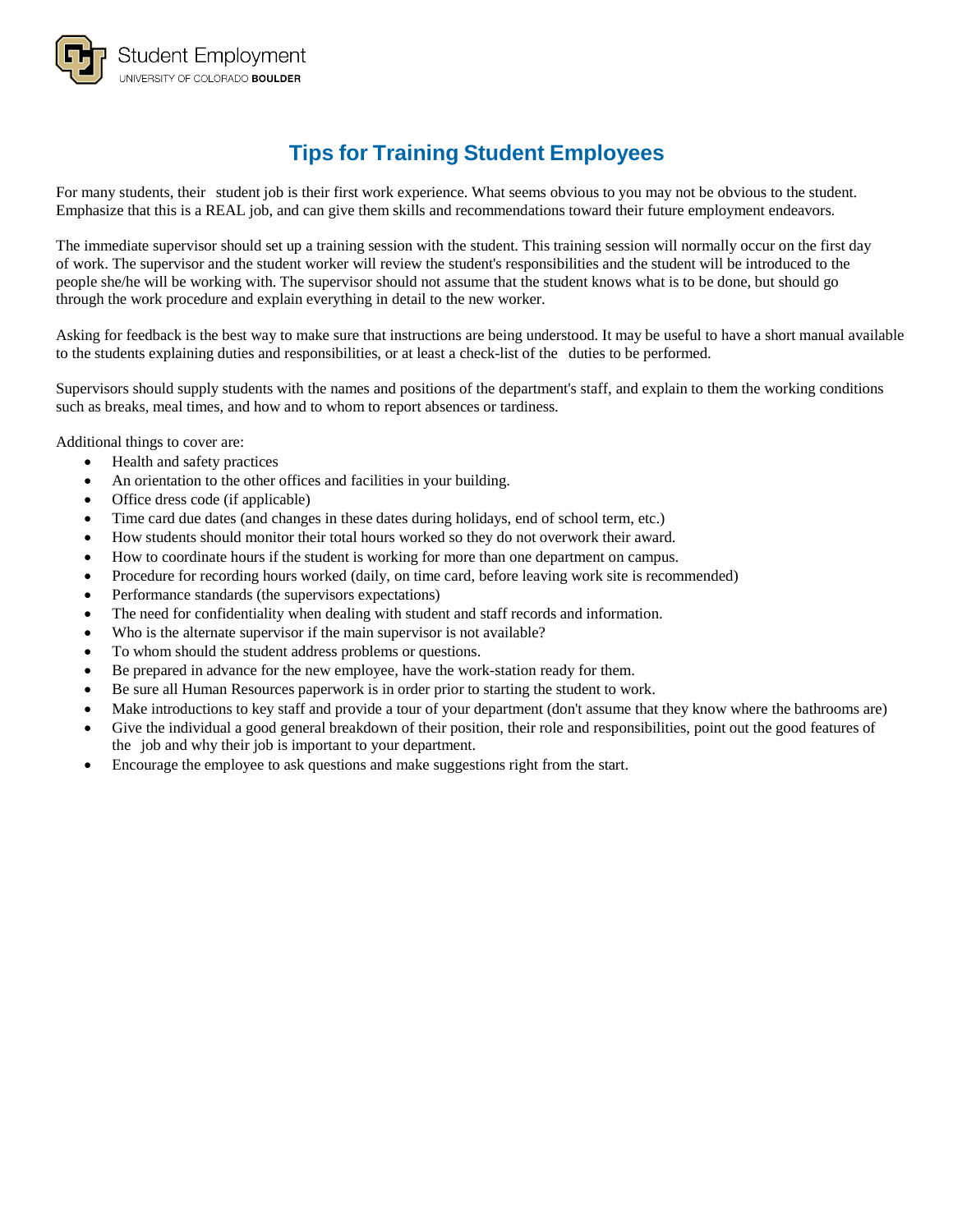# **Four Step Skills Training Method**

### **Step 1: Preparing to train**

Before beginning the training, the trainer must:

- 1) Identify the best procedure for performing the job one that minimizes costs, learning difficulty, errors, and safety hazards.
	- 2) Analyze the Job
		- Identify the tasks involved

Determine the key points and any potential areas of difficulty

- Define the performance standards for each step, so that both the trainer and the learned will know when the job has been done right.
- 3) Prepare the workspace. Be sure that all necessary equipment, materials and supplies are available in the training area, and that the area is properly arranged.

#### **Once you have prepared to train the employee, here's how to implement the Four Step Skills Training Method**

Put the employee at ease. Use an informal approach; it can put employees at ease and in a mood to learn.

Describe the job

Find out what the employee already knows about the job

Familiarize the employee with the work area

Position the employee so that they can see or do the operation effectively

Build enthusiasm for the work to be performed

## **Step 2: Demonstrate & explain the job**

Use the proper names to describe materials, forms, tools or equipment necessary to perform the work. Be brief and concise where possible.

Give a general overview of the task - its purpose(s) and steps involved.

Demonstrate the procedure in order, step by step, describing it as you go, and explaining how you want the job done.

Connect new ideas to old ones. Point out relationships to familiar things.

Go slowly, instruct at a rate that allows the learner to comprehend the task.

Be sure you are being understood, pause between steps, ask employees to describe how they see the whole job fitting together Explain simple things first. Stress the positive. Stress key points.

Demonstrate the task second time, summarizing as you go.

Ask questions of the learner.

### **Step 3: Let the employee do (or practice) the job**

Note where the employee needs more instruction

Give frequent, specific, and accurate feedback on the employee's performance

Give corrections in a calm and friendly way.

Praise specific successes

Ask questions that test understanding - e.g. "Why did you…?" or "What would happen if …?" or "What you do if…?" Have the employee continue to do the job or task several times, until you are comfortable that they can do it according to the standards you discussed at the beginning or without supervision

### **Step 4: Give them the responsibility for the job**

Encourage further questions and follow-up promptly

Listen and accept what is said in a non-judgmental manner

Make constructive suggestions how they can improve job performance

Designate someone to give the employee further assistance if needed

Put the employee on their own

Check the employee's procedure and results periodically, tapering off over time

Give praise when they do the job well